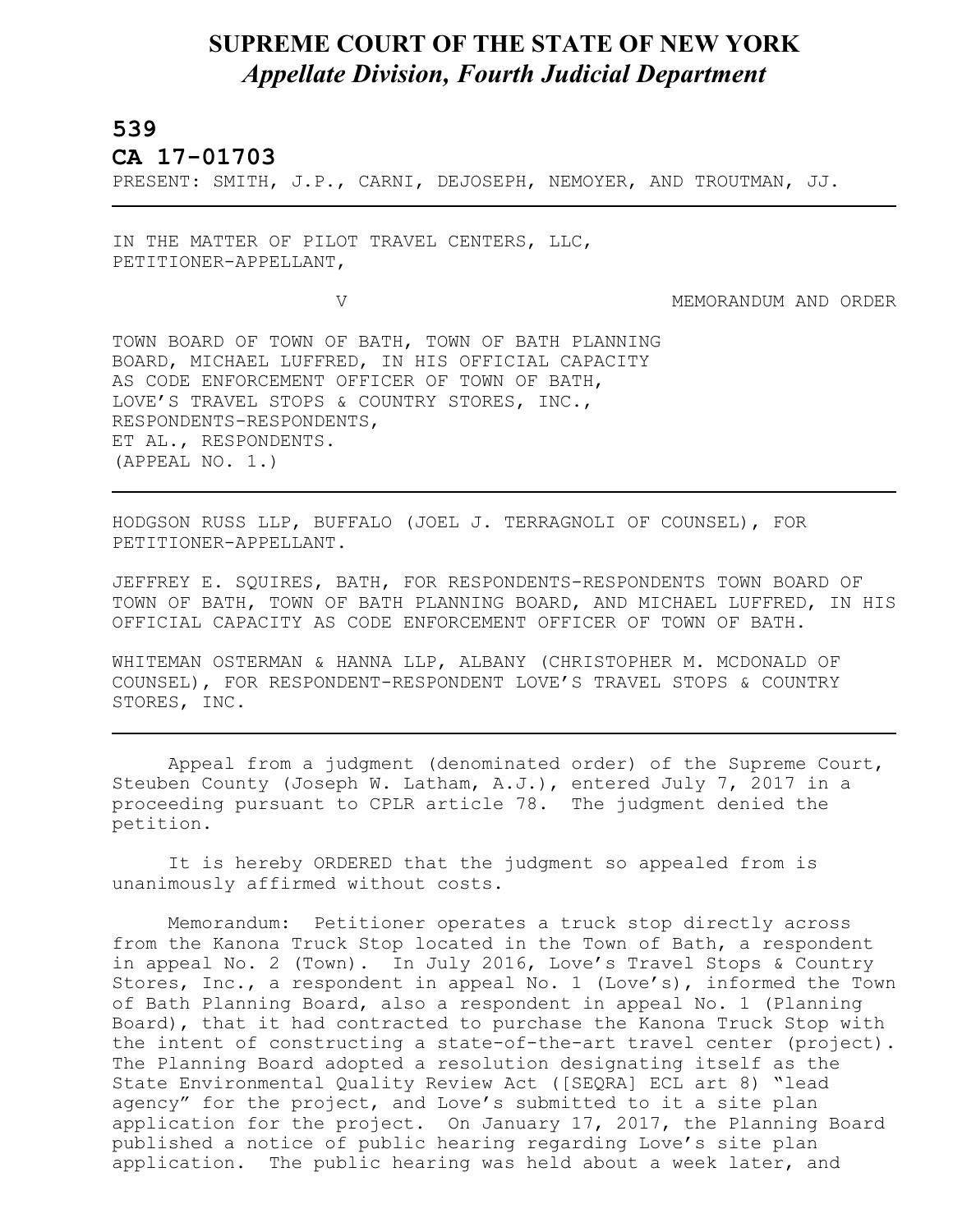counsel for petitioner attended, but did not offer any comments or objections. After the hearing, the Planning Board issued a negative declaration under SEQRA, classified the project as a SEQRA Type I action, and determined that the project would not create significant adverse environmental impacts and did not require an Environmental Impact Statement (EIS).

In March 2017, petitioner commenced a CPLR article 78 proceeding seeking to, inter alia, enjoin construction of the project and to annul the negative declaration on the grounds that the Planning Board failed to require an EIS for the project as mandated by Chapter 59 of the Town Code and to take the requisite "hard look" at the environmental impact of the project. In April 2017, the Town adopted a resolution repealing Chapter 59 because it was no longer consistent with SEQRA. Supreme Court thereafter entered the judgment in appeal No. 1, which denied the relief requested in the petition.

While the first proceeding was pending, petitioner commenced a second CPLR article 78 proceeding seeking, inter alia, to annul the repeal of Chapter 59. By the judgment in appeal No. 2, the court dismissed the second petition based on, inter alia, petitioner's lack of standing. Petitioner now appeals from both judgments.

Although we agree with petitioner in appeal No. 1 that its allegations of harm were sufficient to confer standing upon it and were not rendered moot by the subsequent repeal of Chapter 59 of the Town Code (*see generally Matter of Sierra Club v Village of Painted Post*, 26 NY3d 301, 310-311 [2015]), we conclude that petitioner failed to exhaust its administrative remedies (*see Matter of Michalak v Zoning Bd. of Appeals of Town of Pomfret*, 286 AD2d 906, 908 [4th Dept 2001]). The record establishes that the Planning Board, as the lead agency on the project, held a public hearing that petitioner's counsel attended, but during which he remained silent. Although petitioner made a FOIL request two days after the public hearing, that request did not alert the Planning Board of any specific concerns.

Even assuming, arguendo, that petitioner exhausted its administrative remedies, we reject its contention that the Planning Board's determination was arbitrary and capricious inasmuch as it failed to follow Chapter 59 of the Town Code. "A local law that is 'inconsistent with SEQRA' must be invalidated" (*Miranda Holdings, Inc. v Town Bd. of Town of Orchard Park*, 152 AD3d 1234, 1236 [4th Dept 2017], *lv denied* 30 NY3d 905 [2017]). "[I]nconsistency has been found where local laws prohibit what would have been permissible under State law or impose prerequisite additional restrictions on rights under State law, so as to inhibit operation of the State's general laws" (*New York State Club Assn. v City of New York*, 69 NY2d 211, 217 [1987], *affd* 487 US 1 [1988] [internal quotation marks omitted]). Here, section 59-3 (A) of the Town Code provided that "Type I actions are likely to have an effect on the environment and will, therefore, require the preparation of an environmental impact statement." SEQRA, on the other hand, provides that, "[t]he lead agency must determine the significance of any Type I . . . action . . . [and,] [t]o require an EIS for a proposed action, the lead agency must determine that the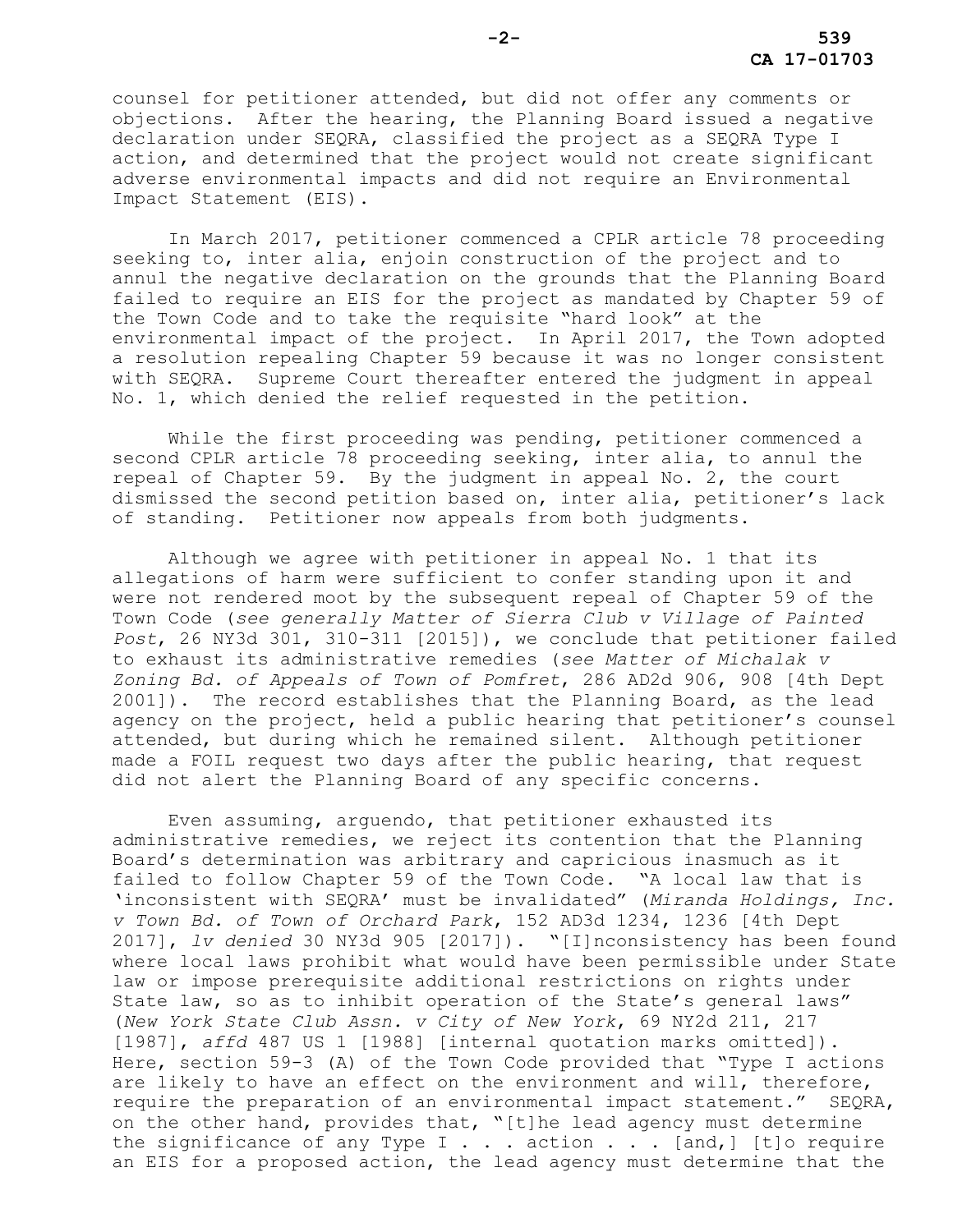action may include the potential for at least one significant adverse environmental impact" (6 NYCRR 617.7 [a] [1]). Thus, Chapter 59 is inconsistent with SEQRA because SEQRA permits a negative declaration for Type I actions, whereas Chapter 59 effectively precluded a negative declaration in such actions.

Furthermore, where "an agency has followed the procedures required by SEQRA, a court's review of the substance of the agency's determination is limited" (*Matter of Eadie v Town Bd. of Town of N. Greenbush*, 7 NY3d 306, 318 [2006]). "It is well established that, in reviewing the substantive issues raised in a SEQRA proceeding, [a] court will not substitute its judgment for that of the agency if the agency reached its determination in some reasonable fashion" (*Matter of Town of Marilla v Travis*, 151 AD3d 1588, 1591 [4th Dept 2017] [internal quotation marks omitted]). Contrary to petitioner's contention, we conclude that the Planning Board properly "identified the relevant areas of environmental concern, took a 'hard look' at them, and made a 'reasoned elaboration' of the basis for its determination" (*Matter of Jackson v New York State Urban Dev. Corp.*, 67 NY2d 400, 417 [1986]). Additionally, we conclude that the court did not abuse its discretion in denying petitioner's request for a preliminary injunction inasmuch as petitioner failed to establish that it would suffer irreparable injury as a result of the project (*see Abramo v HealthNow N.Y.*, 305 AD2d 1009, 1009-1010 [4th Dept 2003]).

Contrary to petitioner's contention in appeal No. 2, we conclude that the court properly determined that petitioner lacked standing to commence the second CPLR article 78 proceeding, challenging the repeal of Chapter 59. To establish standing, petitioner "must not only allege, but if the issue is disputed must prove, that [its] injury is real and different from the injury most members of the public face. Standing requirements 'are not mere pleading requirements but rather an indispensable part of the [petitioner's] case' and therefore 'each element must be supported in the same way as any other matter on which the [petitioner] bears the burden of proof' " (*Matter of Save the Pine Bush, Inc. v Common Council of City of Albany*, 13 NY3d 297, 306 [2009]). Petitioner's "status of neighbor . . . does not automatically provide the 'admission ticket' to judicial review" in a land use case, such as this (*Matter of Brighton Residents Against Violence to Children, Inc. v MW Props.*, 304 AD2d 53, 58 [4th Dept 2003], *lv denied* 100 NY2d 514 [2003]), especially where, as here, the repeal of Chapter 59 does not create an injury unique to petitioner. Further, the resolution repealing Chapter 59 does not eliminate environmental review requirements for the Town, and instead expressly provides that all such land use projects remain subject to review under SEQRA. Consequently, inasmuch as petitioner failed to establish an injury distinct from members of the public at large, it lacks standing to contest the repeal of Chapter 59 (*see Matter of Niagara Preserv. Coalition, Inc. v New York Power Auth*., 121 AD3d 1507, 1509 [4th Dept 2014], *lv denied* 25 NY3d 902 [2015]; *Matter of Bolton v Town*